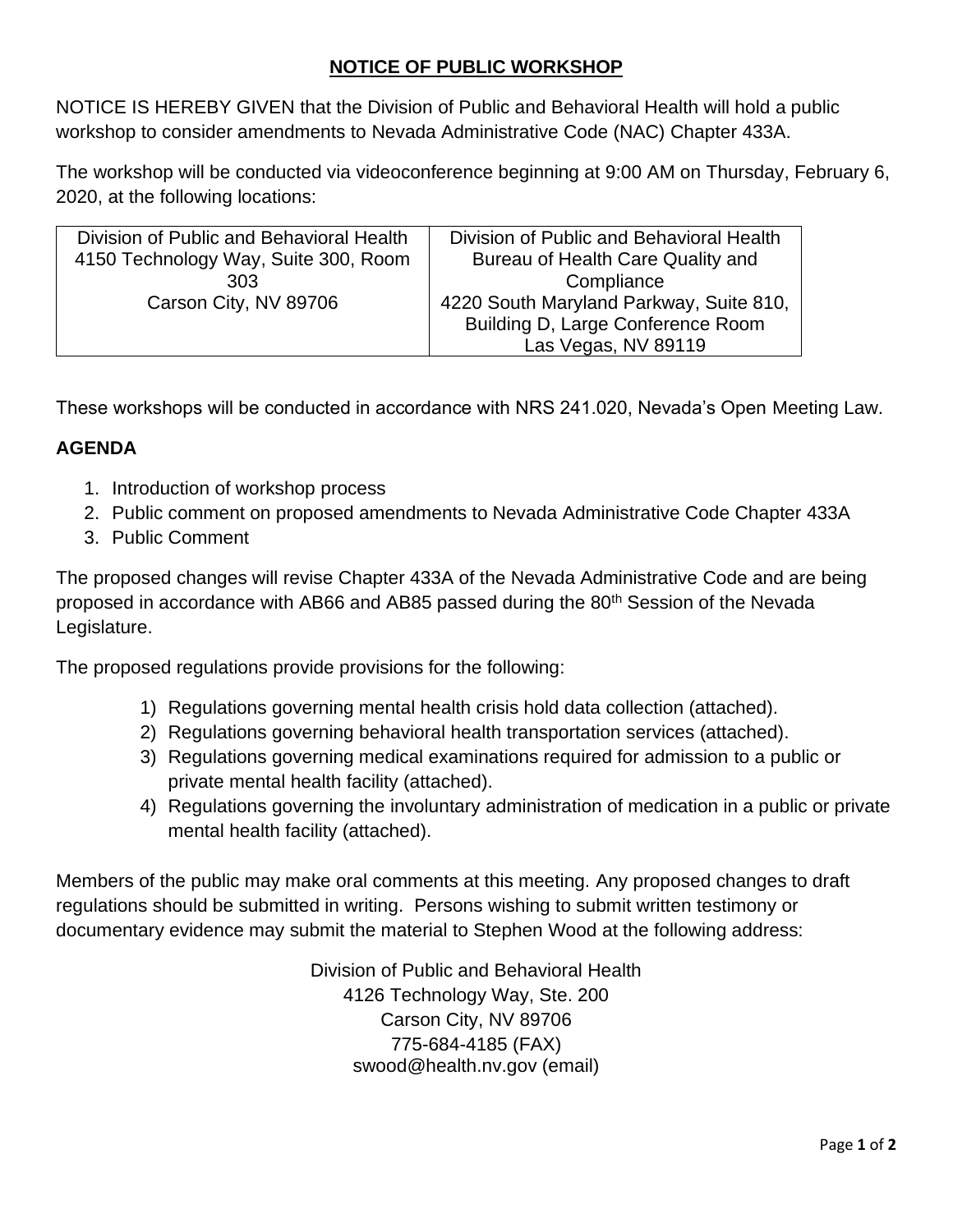Members of the public who require special accommodations or assistance at the workshops are required to notify Stephen Wood in writing to the Division of Public and Behavioral Health, 4126 Technology Way, Suite 200, Carson City, Nevada, 89706, by calling 775-684-5974, or by sending an email to swood@health.nv.gov at least five (5) working days prior to the date of the public workshop.

You may contact Stephen Wood by calling 775-684-5974 for further information on the proposed regulations or how to obtain copies of the supporting documents.

A copy of the notice and the proposed regulations are on file for inspection and/or may be copied at the following locations during normal business hours:

> Division of Public and Behavioral Health 4126 Technology Way, Ste. 200 Carson City, NV 89706

Health Care Quality and Compliance 4220 South Maryland Parkway, Suite 810, Building D Las Vegas, NV 89119

A copy of the regulations and small business impact statement can be found on the Division of Public and Behavioral Health's web page:

<http://dpbh.nv.gov/Programs/ClinicalSAPTA/dta/Statutes/SAPTAStatutes/>

A copy of the public workshop notice can also be found at Nevada Legislature's web page: <https://www.leg.state.nv.us/App/Notice/A/>

A copy of this notice has been posted at the following locations:

- 1. Division of Public and Behavioral Health, 4150 Technology Way, First Floor Lobby, Carson **City**
- 2. Nevada State Library and Archives, 100 Stewart Street, Carson City
- 3. Legislative Building, 401 S. Carson Street, Carson City
- 4. Grant Sawyer Building, 555 E. Washington Avenue, Las Vegas
- 5. Washoe County District Health Department, 9<sup>TH</sup> and Wells, Reno
- 6. Bureau of Behavioral Health Wellness and Prevention, 4126 Technology Way, Suite 200, Carson City
- 7. Department of Health and Human Services, 4126 Technology Way, Suite 100, Carson City
- 8. Health Care Quality and Compliance, 4220 South Maryland Pkwy, Suite 810, Building D, Las Vegas

Copies may be obtained in person, by mail, or by calling the Division of Public and Behavioral Health at (775) 684-4190 in Carson City or (702) 486-6515, ext. 0, in Las Vegas.

Per NRS 233B.064(2), upon adoption of any regulations, the agency, if requested to do so by an interested person, either prior to adoption or within 30 days thereafter, shall issue a concise statement of the principal reasons for and against its adoption, and incorporate therein its reason for overruling the consideration urged against its adoption.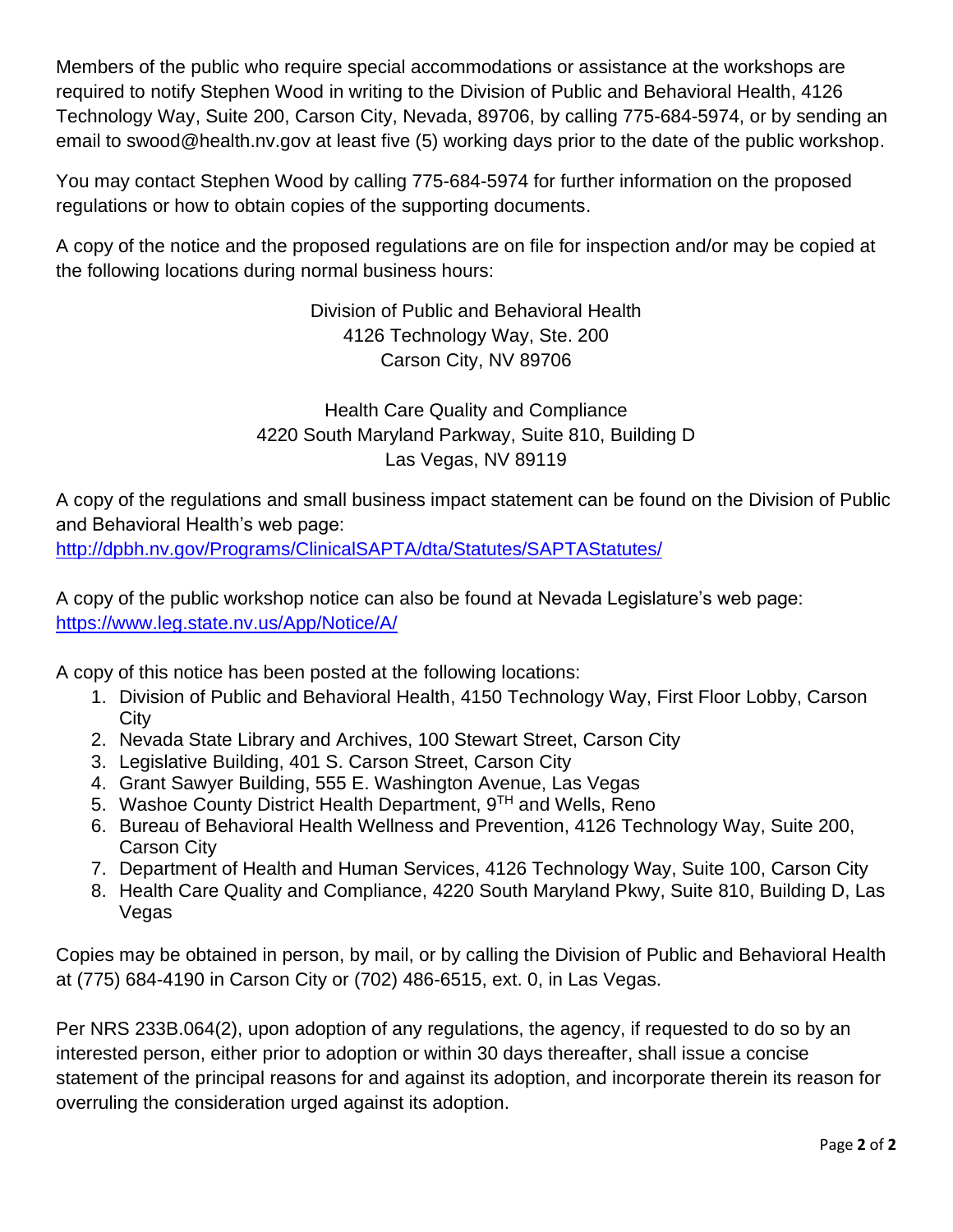## Mental Health Crisis Hold (Emergency Admission) Data collection recommendation

#### **Authority:**

NRS 433A as amended by Section 1, Subsection 5 of AB85 (2019):

I. 433A. Each public or private mental health facility and hospital in this State shall, in the manner and time prescribed by regulation of the State Board of Health, report to the Division:

(a) The number of applications for emergency admission received by the mental health facility or hospital pursuant to NRS 433A.160 during the immediately preceding quarter; and

(b) Any other information prescribed by regulation of the State Board of Health.

Proposed Regulation of the State Board of Health

#### LCB FILE NO. RXXX-19I

Section 1. Chapter 433A of NAC is hereby created by adding thereto the provisions set forth as sections 2 to 7, inclusive, of this regulation.

# *Sec. 2. As used in sections 2 to 7, inclusive, of this regulation, unless the context otherwise requires, the words and terms defined in sections 2 through 7 of this regulation have the*

*meanings ascribed to them in those sections.*

*Sec 3. "Hospital" means an establishment for the diagnosis, care, and treatment of human illness including care available 24 hours each day from persons licensed to practice professional nursing who are under the direction of a physician, services of a medical laboratory, and medical radiological, dietary, and pharmaceutical services as defined in NRS449.012.*

*Sec 4. "Public or private mental health facility" means a psychiatric hospital, crisis stabilization center, community triage center, or another similar facility which provides 24-hour care for the diagnosis, care, and treatment of mental illness"*

*Sec 5. The director or their designee of a public or private mental health facility or hospital must, within 48 hours of receiving or placing an individual under an application for emergency admission pursuant to NRS 433A, provide electronically into the systems approved by the Division of Public and Behavioral Health the following information:*

• *Date and time the application for emergency admission was initiated*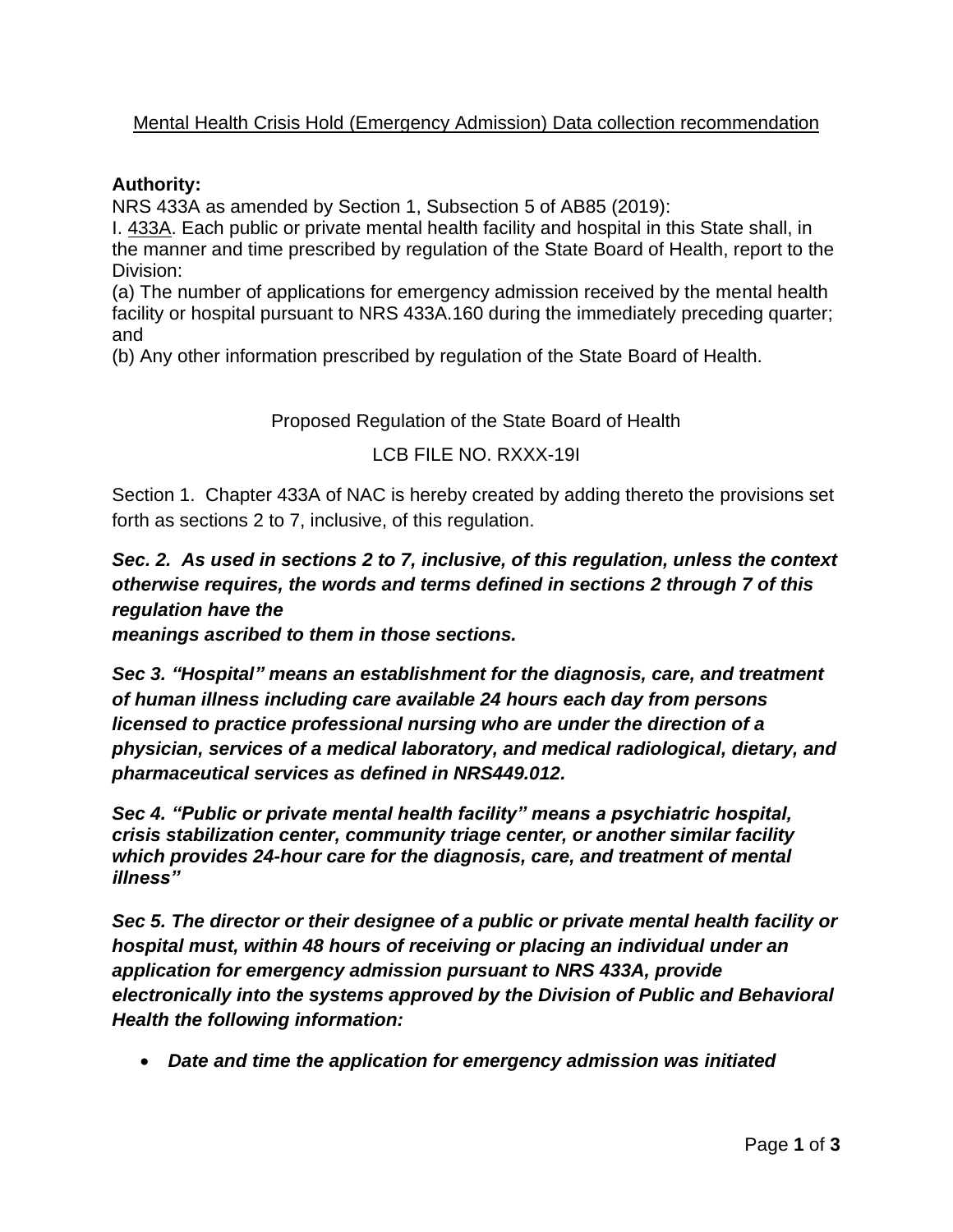- *Date and time the individual named in the application for emergency admission arrived at public or private mental health facility or hospital*
- *How the individual named in the application for emergency admission arrived at the hospital including:*
	- o *Walked in*
	- o *Was transported by:* 
		- *A clinician, accredited agent, non-emergency secured behavioral health transport, emergency services, Family Member, Law Enforcement, Legal Guardian, or other.*
- *Payer Source which may include the following options:* 
	- o *Medicaid fee for service, Medicaid managed care, Medicare, Other (If other, please specify), payer/insurance, Private, Uninsured*
- *Patient gender which may include: male, female, X*
- *Patient age*

*Sec 6. Within 48 hours of discharge of an individual from a public or private mental health facility or hospital who is under an application for emergency admission or is placed under emergency admission pursuant to NRS 433A, the Director of that facility or designee, must provide electronically into the systems approved by the Division of Public and Behavioral Health the following information, if applicable:*

- *Date and time of hospital discharge*
- *Disposition of application for emergency admission including:*
	- o *Application for emergency admission expired*
	- o *Decertified by physician*
	- o *Released to parent or guardian*
- *Public or private mental health hospitals referred to*
- *Date and time of Referral*
- *Disposition of referral: accepted or denied*
- *If denied, reason for denial including:*
	- o *diagnosis mismatch, gender incapability, gender mismatch, insurance not accepted, no bed available, no transportation, previous service ineffective, resident incapability, unable to accommodate needs, waiting list, or other reason.*
- *Disposition of the emergency admission including:*
	- o *Conversion to voluntary status*
	- o *Date and time of petition filed pursuant to 433A.200 with the courts*
	- *Court decision on petition filed pursuant to 433A.200*
		- o *Court order denying petition*
		- o *Court ordered involuntary admission*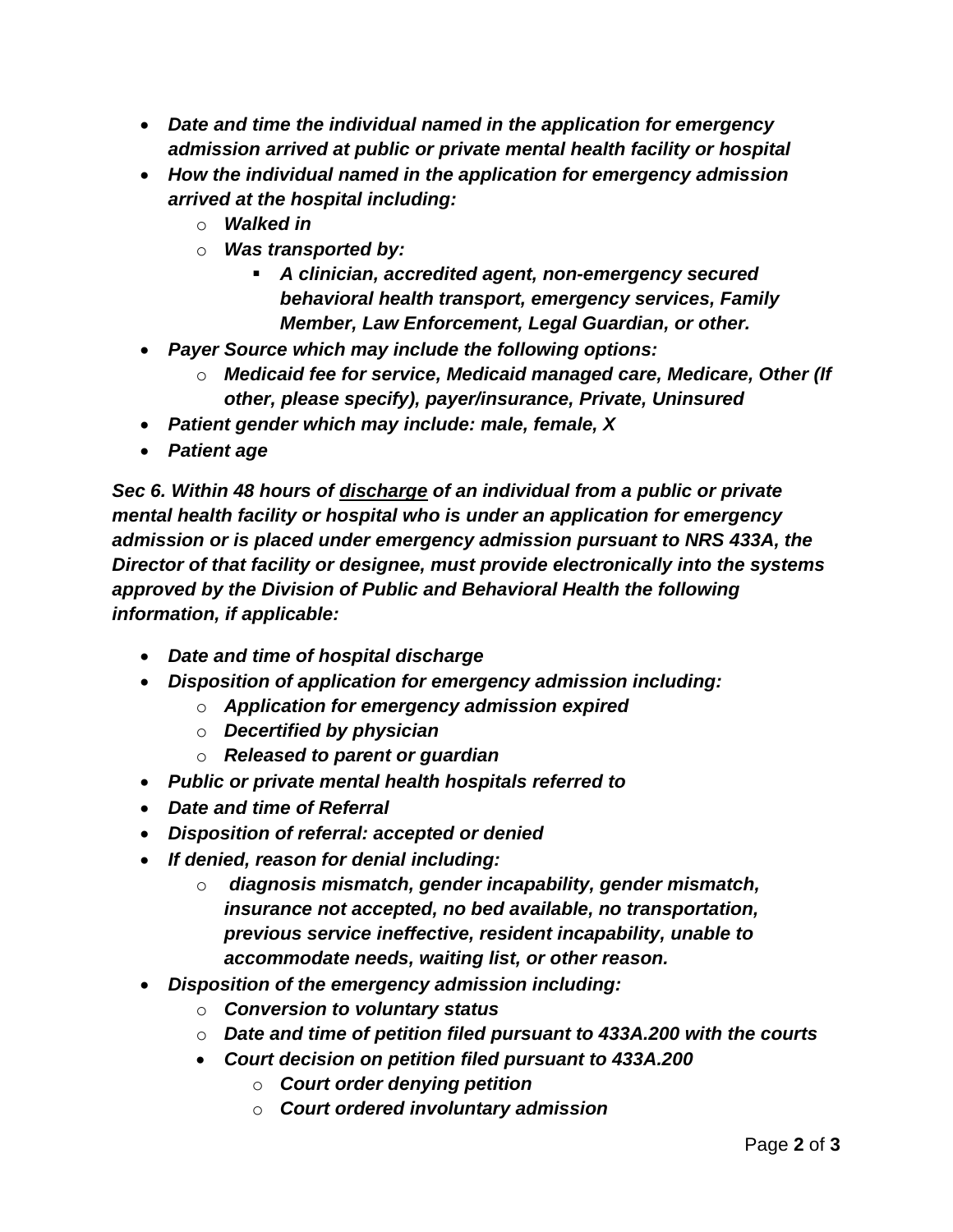- o *Court continuance*
- *Conversion to voluntary status when petition filed pursuant to 433A.200 is declined*
- *Re- application for emergency admission based on new evidence within 24 hours of court dismissal filed pursuant to 433A.200*

*Sec 7. Quarterly, the Division shall provide to each regional behavioral health board a summary of the application for emergency admissions and emergency admissions data collected.*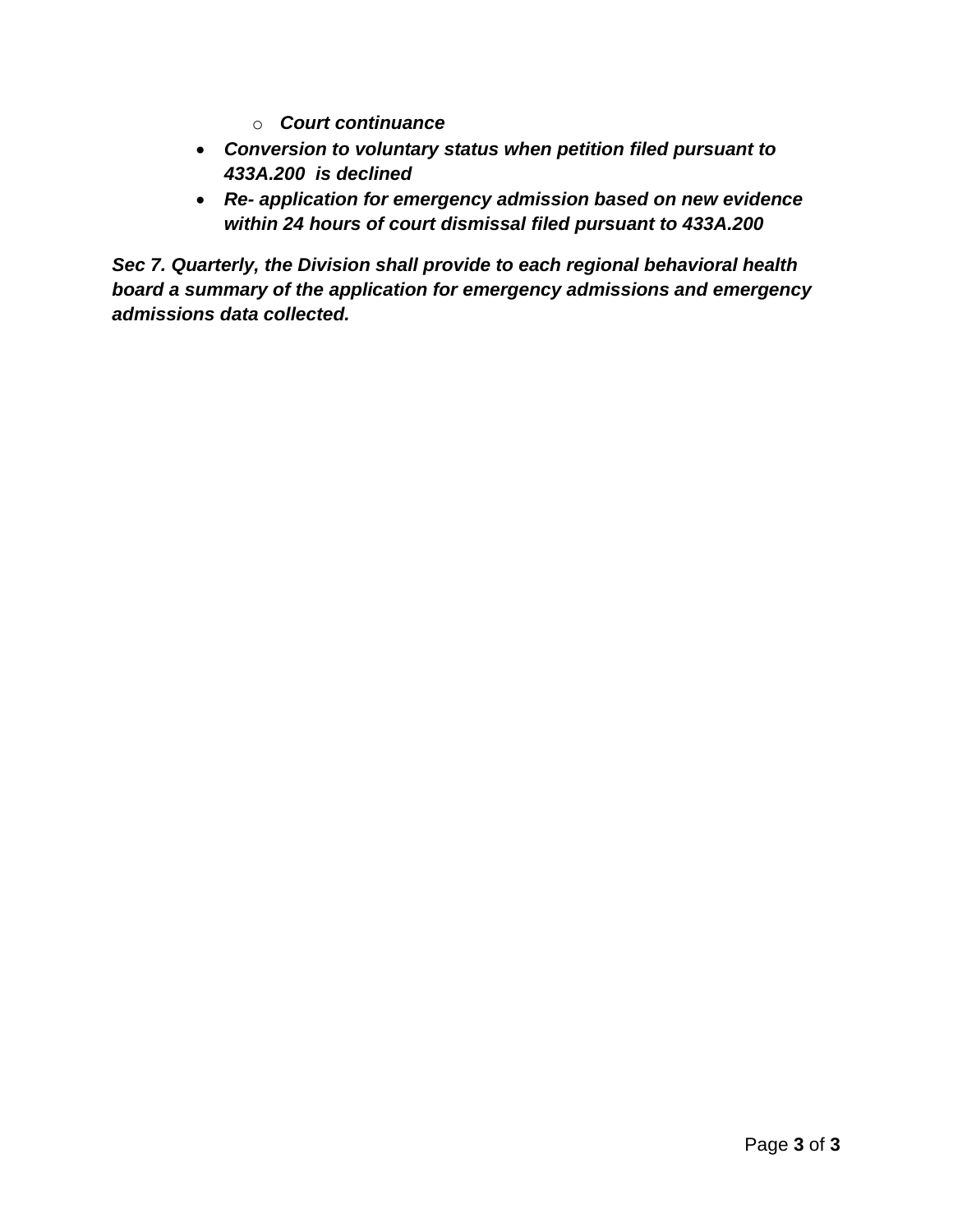### NRS433A.160 Regulations Recommendation for Accredited Agents

### **Authority:**

- I. NRS433A.160 as amended by Section 10, Subsection 1 of AB66 (2019): NRS 433 The State Board of Health shall adopt regulations providing for the licensure and regulations of providers of nonemergency secure behavioral health transport services by the Division.
- II. NRS433A.160 as amended by Section 11, Subsection 5 of AB85 (2019): NRS433A.165 (8). The State Board of Health shall adopt regulations governing the manner in which:
	- a) A person may apply to become an accredited agent of the Division; and
	- b) Accredited agents of the Division will be monitors and disciplined for professional misconduct

## **Proposed Regulation of the State Board of Health**

### **LCB FILE NO. RXXX-19I**

Section 1. Chapter 433A of NAC is hereby created by adding thereto the provisions set forth as sections 2 to 7, inclusive, of this regulation.

*Sec. 2. As used in sections 2 to 9, inclusive, of this regulation, unless the context otherwise requires, the words and terms defined in sections 2 through 13 of this regulation have the* 

*meanings ascribed to them in those sections.*

*Sec. 3. "Accredited agent of the Division" means any person authorized by the Division to transport persons alleged to be a person in a mental health crisis to a mental health facility or hospital pursuant to NRS 433A.160.*

*Sec 4. "Behavioral health transportation services" means non-emergency secure behavioral health transport services pursuant to NRS 433 (Section 10 of AB66).* 

*Sec 5. "Behavioral health condition" means an episode of behavioral health crisis as evidenced by extreme emotional distress that includes but is not limited to an acute episode of mental illness and/ or suicidal thoughts and/ or behavior that may co-occur with substance use and other disorders.*

*Sec 6. "Non-emergency secure behavioral health transport services" means the use of a motor vehicle, other* 

*than an ambulance, as defined in NRS 450B.040, or other emergency response vehicle, that is specifically designed, equipped and staffed to transport a person alleged to be in a mental health crisis or other behavioral health condition in a manner that:*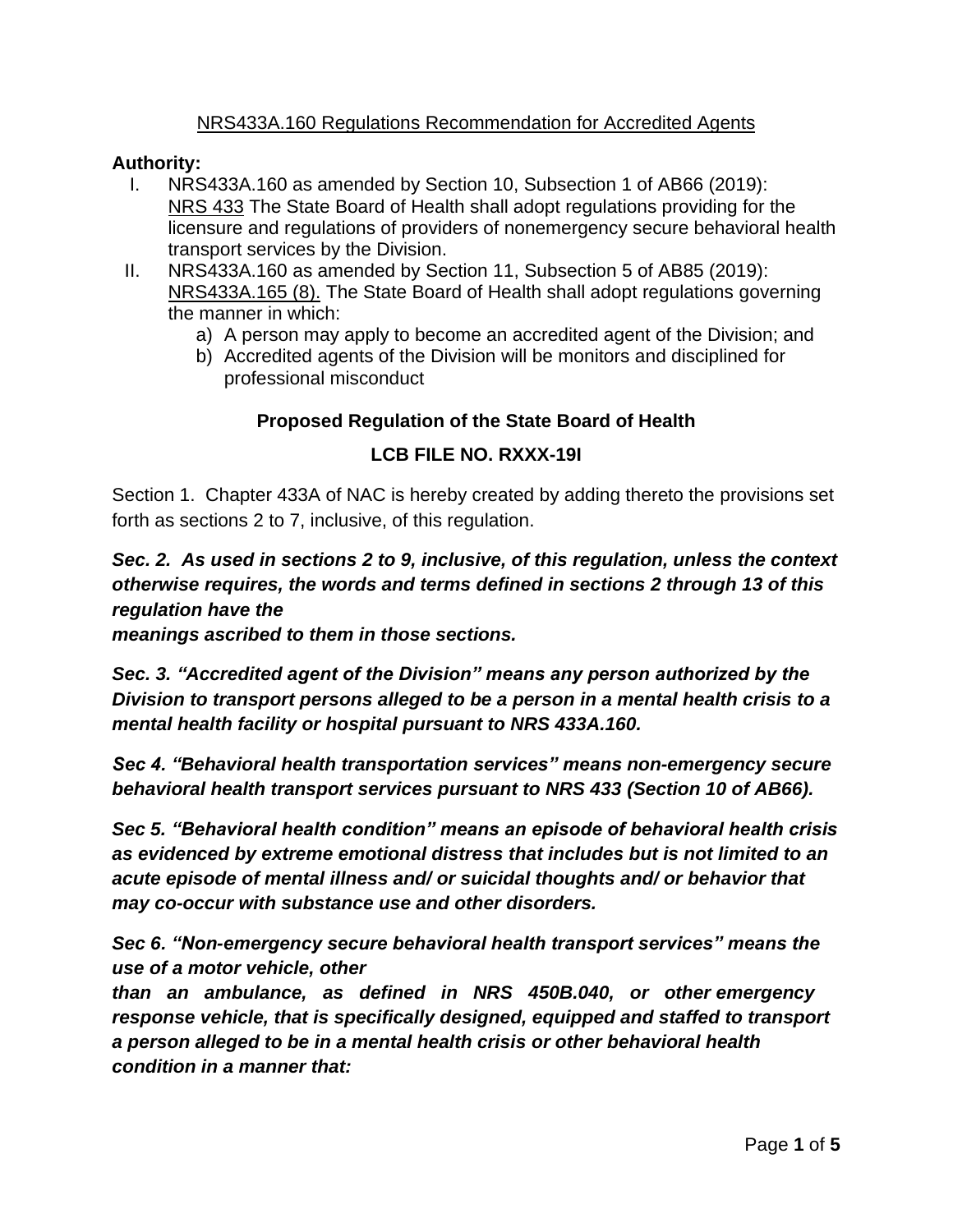*Sec 7. Non-emergency secure behavioral health transport services may be used for the following transports:* 

- *a) Facility-to-facility transport between facilities including but not limited to hospitals, public or private mental health facilities, and medical facilities.*
- *b) Transport to and from a facility arranged by individuals authorized by 433A.160 to arrange for transportation.*

*Sec. 8. The Division may authorize non-emergency secure behavioral health transport services and accredited agents to transport persons alleged to be in a mental health crisis to a public or private mental health facility or hospital pursuant to NRS 433A.160, and persons experiencing a behavioral health condition who are seeking voluntary admission to a public or private mental health facility or hospital pursuant to NRS 433A.140 .*

*Sec. 9.* 

- *1. To be eligible as an accredited agent of the Division the applicant must be able to provide behavioral health transportation services.*
- *2. The Division will provide letters of "accredited agent status" to entities that meet the requirements within this section that will be valid for a period of two-years.*
- *3. Accredited agents will be re-evaluated every two-years.*
- *4. Holders of an ambulance permit under NRS 450B are not subject to this regulation and may provide behavioral health transportation services.*

*Sec. 10. An accredited agent who is providing behavioral health transportation services, must meet the following requirements:* 

- *1. Provide operational policies and procedures including:*
	- *a) A description of how the accredited agent non-emergency secure transport will interface with hospitals, emergency patient receiving facilities, licensed mental health facilities, and other licensed or designated EMS providers,*
	- *b) A description of location(s) for stationing vehicle(s), equipment and supplies.*
	- *c) A written policy that describes how patients who require an ambulance will be refused for transport,*
	- *d) A written description of the service area for coordination with other licensed and designated providers,*
	- *e) A plan that explains the initial and recertification training required of employees*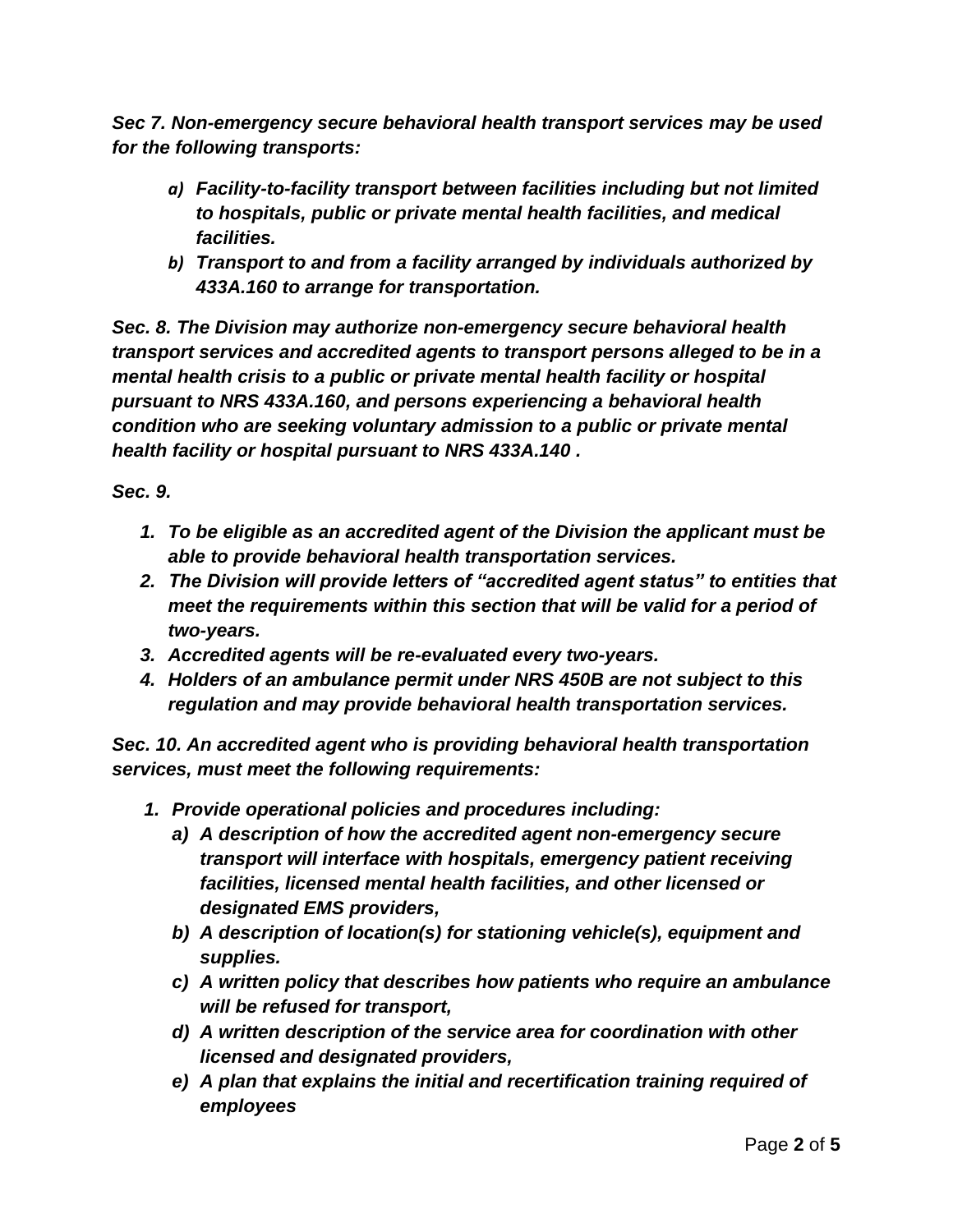- *f) A plan for staff to obtain required training,*
- *g) A written policy that includes patients who are unable to pay for transport, and*
- *h) A written protocol to activate 911 if an emergency medical situation arises,*
- i) *Listing of every vehicle that will be utilized by the company as a behavioral health transportation vehicle by license plate number and Vehicle Identification Number,*
- *2. Maintain documentation and records of and, upon request of the Division, provide:*
	- *a) The names of staff members directly providing behavioral health transportation*
	- *b) Evidence of background checks as defined by NRS449.123 for staff directly providing behavioral health transportation*
	- *c) Evidence of driver's licenses for staff directly providing behavioral health transportation Staff obtaining required training and/or recertification*
	- *d) A copy of the certificate of insurance, or if seeking application provide proof of the ability to obtain insurance, from an insurance company authorized to write liability coverage in Nevada or through a selfinsurance program to respond to damages due to operation of a vehicle in these minimum amounts;* 
		- *1. (i) liability insurance in the amount of \$1,000,000 for each individual claim, and*
		- *2. (ii) liability insurance in the amount of \$1,000,000 for property damage from any one occurrence.*
- *3. Ensure that staff directly providing behavioral health transportation and supportive services obtain, at minimum, the following training requirements for:* 
	- *i. 4 hours of initial evidence informed and/ or evidence-based deescalation training followed by annual recertification as prescribed by the training and;*
	- *ii. 8 hours of initial evidence informed and/ or evidence based behavioral health training, including suicide prevention and intervention, opioid overdose prevention, and mental health and substance use awareness training and;*
	- *iii. Healthcare Provider cardiopulmonary resuscitation certification for employees driving or riding within a transport vehicle.*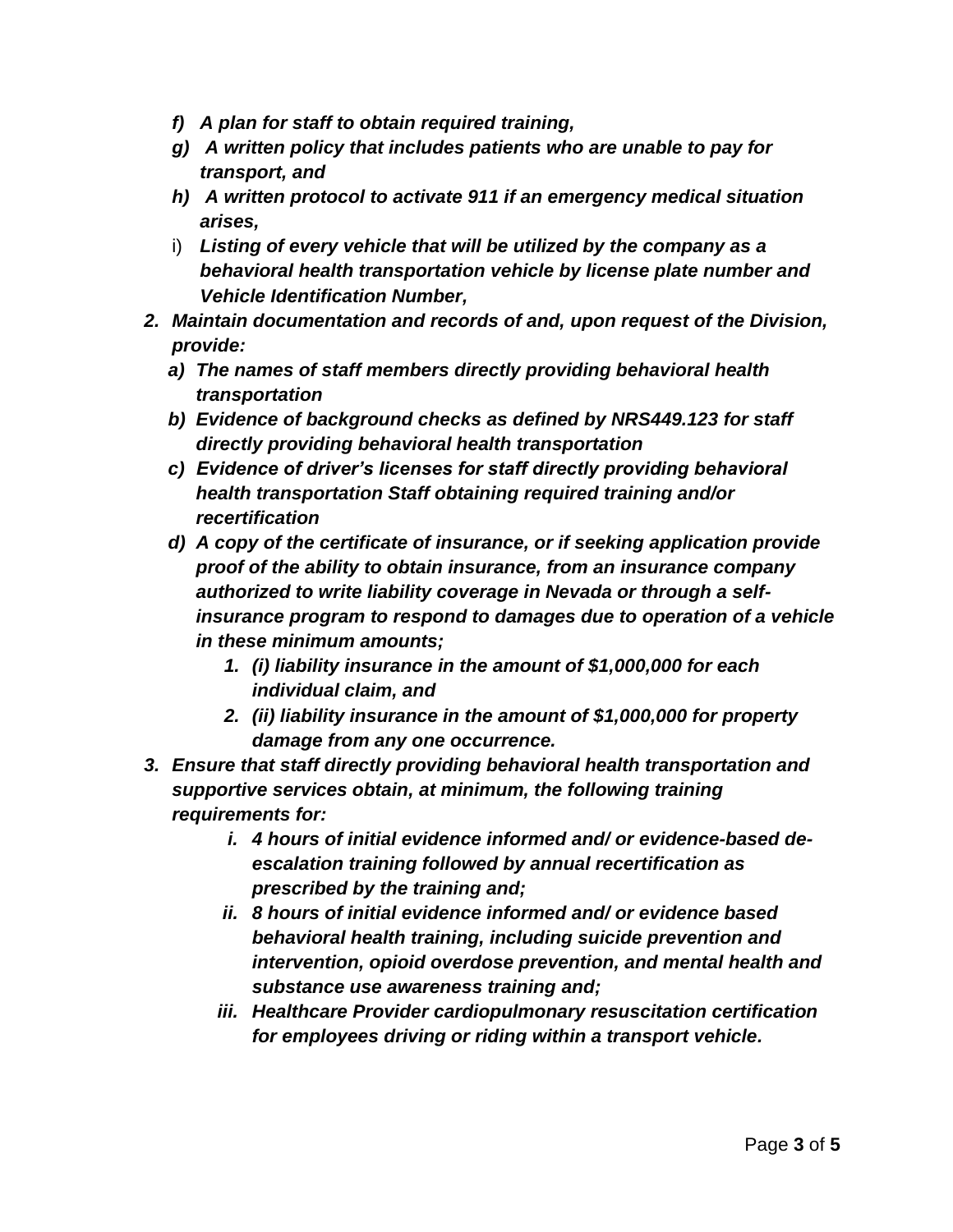*4. Provide a driver and an attendant, not to be seated in the passenger compartment of the vehicle, during the transport of the patient, while the patient is in the vehicle.*

*Sec. 11. Each vehicle designated to provide non-emergency secure behavioral health transport services:* 

- *1. Allows for observation of the person being transported; and*
- *2. Prevents the person being transported from escaping from the vehicle or accessing the driver or the means of controlling the vehicle NRS433A.160 as amended by Section 10, Subsection 1 of AB66.*
- *3. Must be maintained in safe operating condition, including its engine, body and other operating parts and equipment. The Division shall periodically, at least every 12 months, require the holder of an accredited agency letter to certify that the holder has had each vehicle under his or her control inspected by a State authorized garage that has found it to be in safe operating condition. The holder shall mail a copy of the certificate to the Division with each application for the renewal of a permit or upon request of the Division.*
- *4. Shall have a driver's compartment separated from the passenger compartment in such a way that communication is not hindered and that the passenger is prohibited from accessing the driver or any of the operating components of the vehicle,*
- *5. May have space in the passenger compartment for a gurney or stretcher adequate to allow for the head of the gurney or stretcher to be elevated to patient's comfort level if being used during transfer,*
- *6. Shall have two or more traditional vehicle seats in the passenger compartment with appropriate seat belt restraints,*
- *7. Shall be designed so that the interior of the passenger compartment is free of any exposed sharp edges or projections,*
- *8. Shall be designed so that all doors will be locked and unable to open in the passenger compartment while the vehicle is in motion,*
- *9. Shall be designed so that all windows in the passenger compartment will not open to allow sufficient space for a person to escape the vehicle. Additionally, windows should be of a material or covered by a material which allows the passenger to see out, while obscuring the view of anyone into the compartment from the outside.*
- *10.Must be equipped with the following supplies:*
	- *a) a First Aid Kit*
	- *b) a fire extinguisher rated 2A:10BC or greater*
	- *c) a body fluid clean up kit*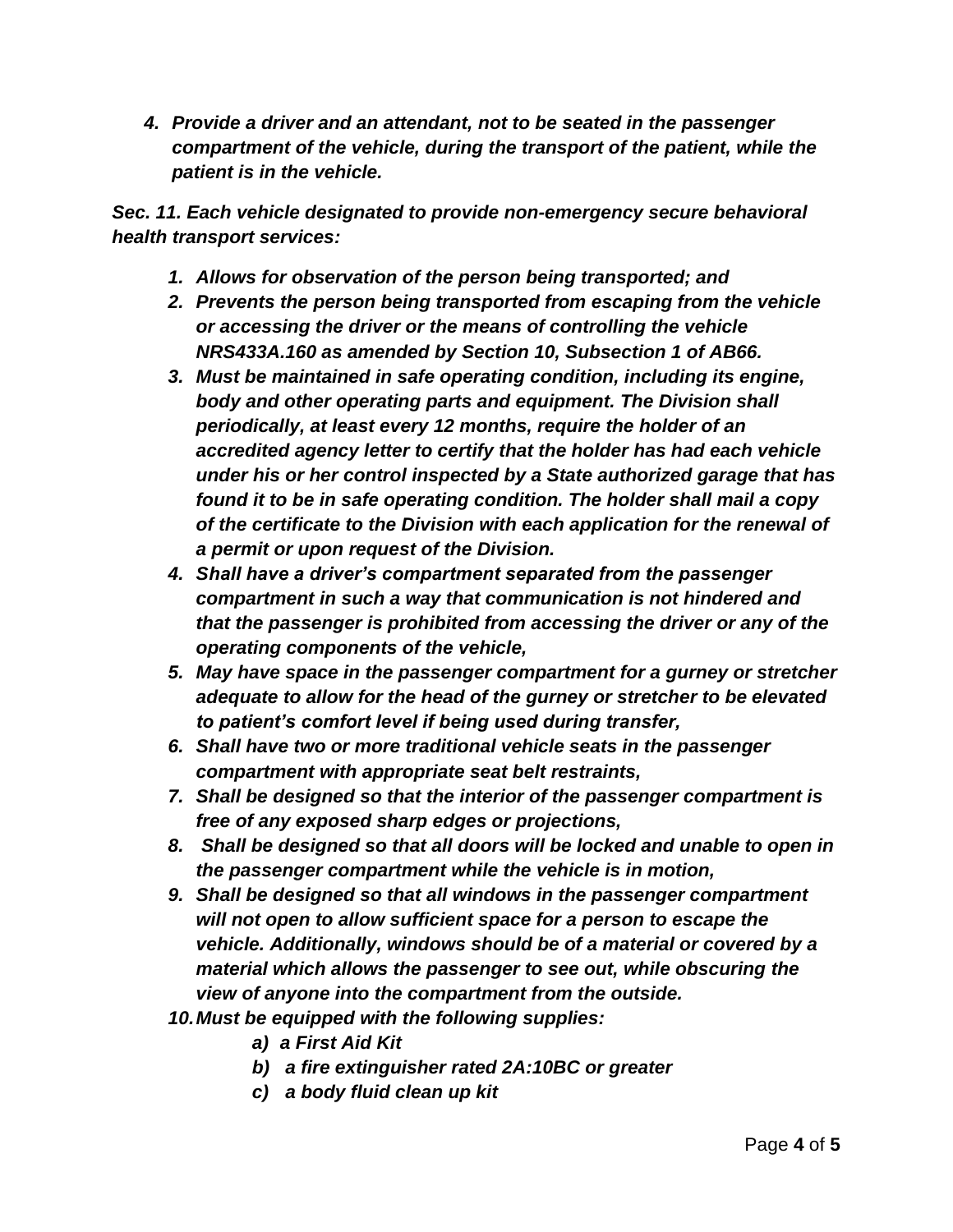*d) Radio that connects the driver to a company dispatch center or a cell phone capable of dialing 9-1-1 to summon assistance.* 

*Sec. 12. Each accredited agent shall submit a quarterly report to the Division which must include information concerning the behavioral health transportation services including, without limitation:* 

- *a) The total number of transports*
- *b) The pick-up and drop off location (including county and/ or facility)*
- *c) The requesting entity*
- *d) The response time from request to patient pick up*
- *e) Patient's insurance type and status if known*
- *f) Any escapes, injuries, or other problems that occur during a transport*

*Sec. 13. The Division shall charge and collect nonrefundable fees to operate a non-emergency secure behavioral health transport service and for the accreditation of an agent in accordance with the following schedule:* 

- *1. Fees to operate a non-emergency secure behavioral health transport service are set as follows:*
	- *a.) Initial application for a permit \$900*
	- *b.) Renewal of a permit \$120*
	- *C.) Late renewal of a permit will incur an additional fee of \$70.00*
	- *d.) Inspection of new or additional vehicles \$23.00*
	- *e.) For the reinspection of a vehicle \$75.00*
- *2. Fees for the accreditation of an agent:*
	- *a.) Initial accreditation \$24.00*
	- *b.) Renewal of an accreditation \$24.00*
	- *C.) Late renewal of an accreditation will incur an additional fee of \$50.00*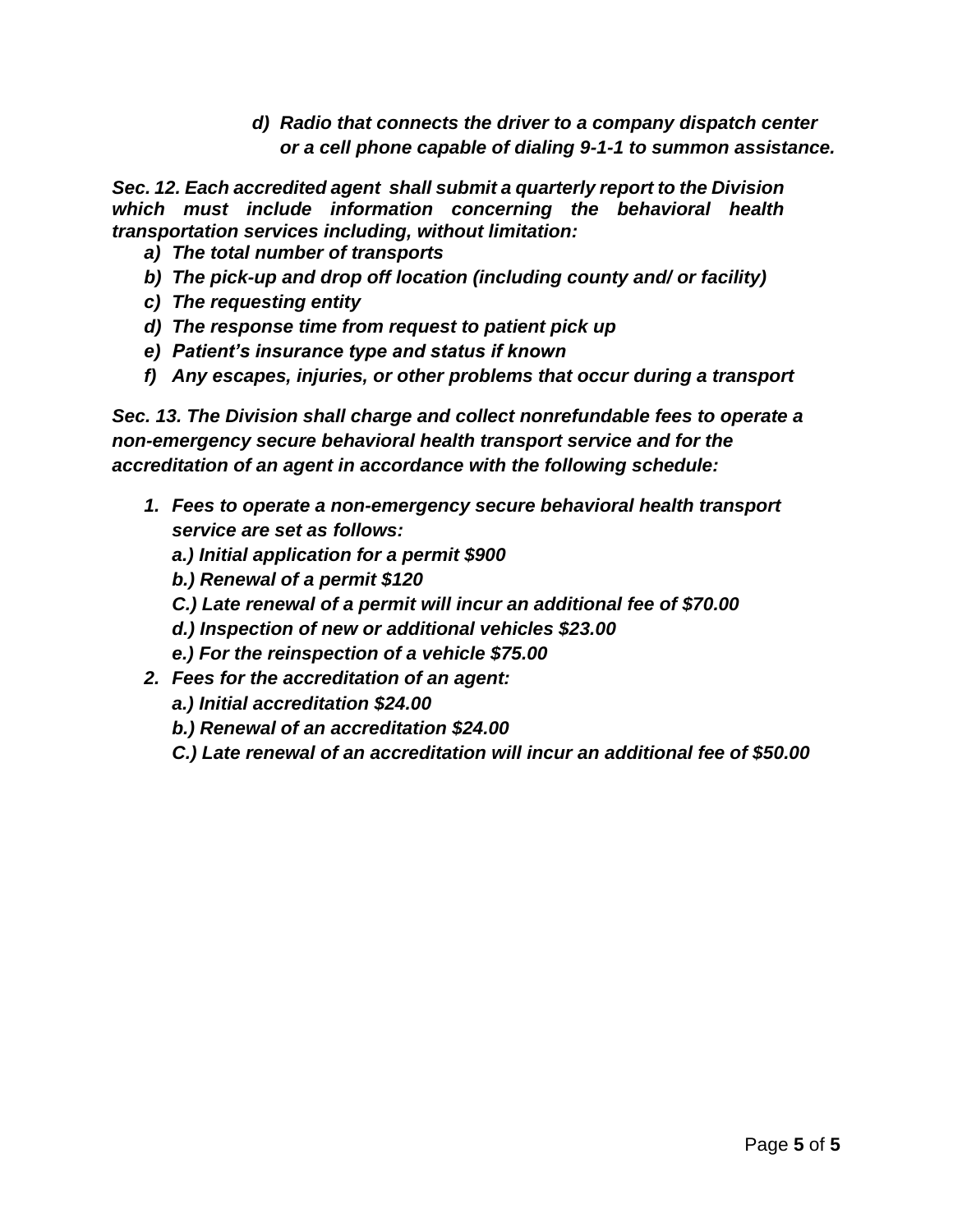### NRS433A.165 Regulations Recommendation

**Authority:** NRS433A.165 as amended by Section 12, Subsection 8 of AB85 (2019): NRS433A.165 (8). The State Board of Health shall adopt regulations to carry out the provisions of this section, including, without limitation, regulations that:

(a) Define "emergency services or care" as that term is used in this section;

(b) Prescribe a procedure to ensure that an examination is performed pursuant to paragraph (a) of subsection 1; and

(c) Prescribe the type of medical facility that a person may be admitted to pursuant to subparagraph (2) of paragraph (b) of subsection 1.

# **Proposed Regulation of the State Board of Health**

### **LCB FILE NO. RXXX-19I**

Section 1. Chapter 433A of NAC is hereby created by adding thereto the provisions set forth as sections 2 to 7, inclusive, of this regulation.

*Sec. 2. As used in sections 2 to 7, inclusive, of this regulation, unless the context otherwise requires, the words and terms defined in sections 2 and 7 of this regulation have the* 

*meanings ascribed to them in those sections.*

*Sec. 3. "Emergency services or care" means the provision of medical treatment of the condition as may be necessary to assure, within reasonable medical probability, that no material deterioration of the condition is likely to occur.*

*Sec. 4. "Medical condition, other than a psychiatric condition, which requires immediate treatment" means a medical condition manifesting itself by acute symptoms of sufficient severity (including severe pain) such that the absence of immediate medical attention could reasonably be expected to result in—placing the health of the individual (or, with respect to a pregnant woman, the health of the woman or her unborn child) in serious jeopardy, serious impairment to bodily functions, or serious dysfunction of any bodily organ or part.*

*Sec. 5. "Examination" means a medical examination by a licensed physician or physician assistant licensed pursuant to chapter 630 or 633 of NRS or an advanced practice registered nurse licensed pursuant to NRS632.237, to determine whether or not the person has a medical condition other than a psychiatric condition which requires immediate treatment. This examination includes an assessment of symptoms of intoxication or withdrawal including a quantitative measure for blood alcohol level if indicated.* 

*Sec. 6. (1.) No person alleged to be a person in a mental health crisis may be admitted to a public or private mental health facility pursuant to NRS433A.160, without an examination of the person being completed.*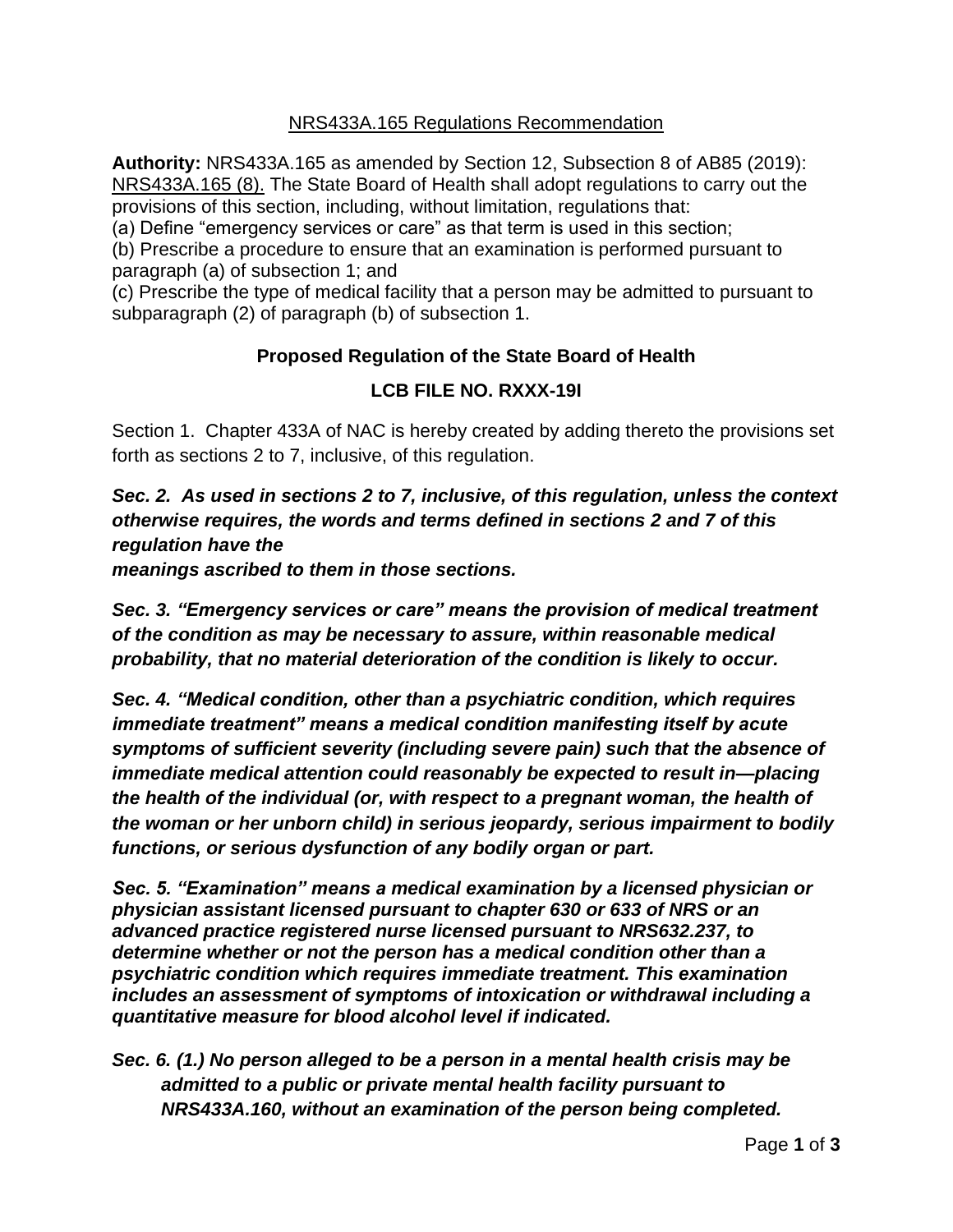*(2.) Upon completion of the examination, the examining practitioner will sign the medical examination section of the forms for admission pursuant to NRS433A.130 attesting to whether or not the person has a medical condition other than a psychiatric condition, which requires immediate treatment.*

*(3.) For transfers from an inpatient medical acute hospital or emergency department to a public or private mental health facility, the public or private mental health facility may request the following based upon their admission criteria:* 

- *a) A pregnancy test in any female of childbearing age, unless the test is medically inappropriate*
- *b) A urine drug screen (UDS)*

*(4.) If a person alleged to be in a mental health crisis has a medical condition other than a psychiatric condition, which requires immediate treatment that will take longer than 72 hours to resolve,*

- *a) The examining provider shall file a petition with the district court, on the first business day after determining such medical treatment is necessary.*
- *b) The petition must include without limitation:*
	- *1. The medical condition of the person*
	- *2. The purpose of continuing medical treatment of the person*
	- *3. A copy of the application for emergency admission of the person (Section 1 of the mental health crisis packet)*
	- *4. A signed certificate (Section 3 of the mental health crisis packet).*
- *c) Seven days after filing such a petition and every 7 days thereafter the examining provider shall file with the clerk of the district court an update of the medical condition and treatment of the person.*

*(5.) No public or private mental health facility may deny an emergency admission on the basis that the results of a UDS are pending, if in the opinion of the examining practitioner, the person is not in need of emergency services or care due to intoxication or withdrawal.* 

*(6.) No public or private mental health facility may deny an emergency admission on the basis of a medical examination once the medical examination section of the forms for admission has been signed indicating the person does not have a medical condition, other than a psychiatric condition, that requires treatment. Completion of the medical examination does not guarantee the acceptance of a person in a mental health crisis by a public or private mental health facility if criteria for admission specific to that facility are not met. If the public or private mental health facility has additional questions or concerns, the accepting physician must consult with the examining practitioner.*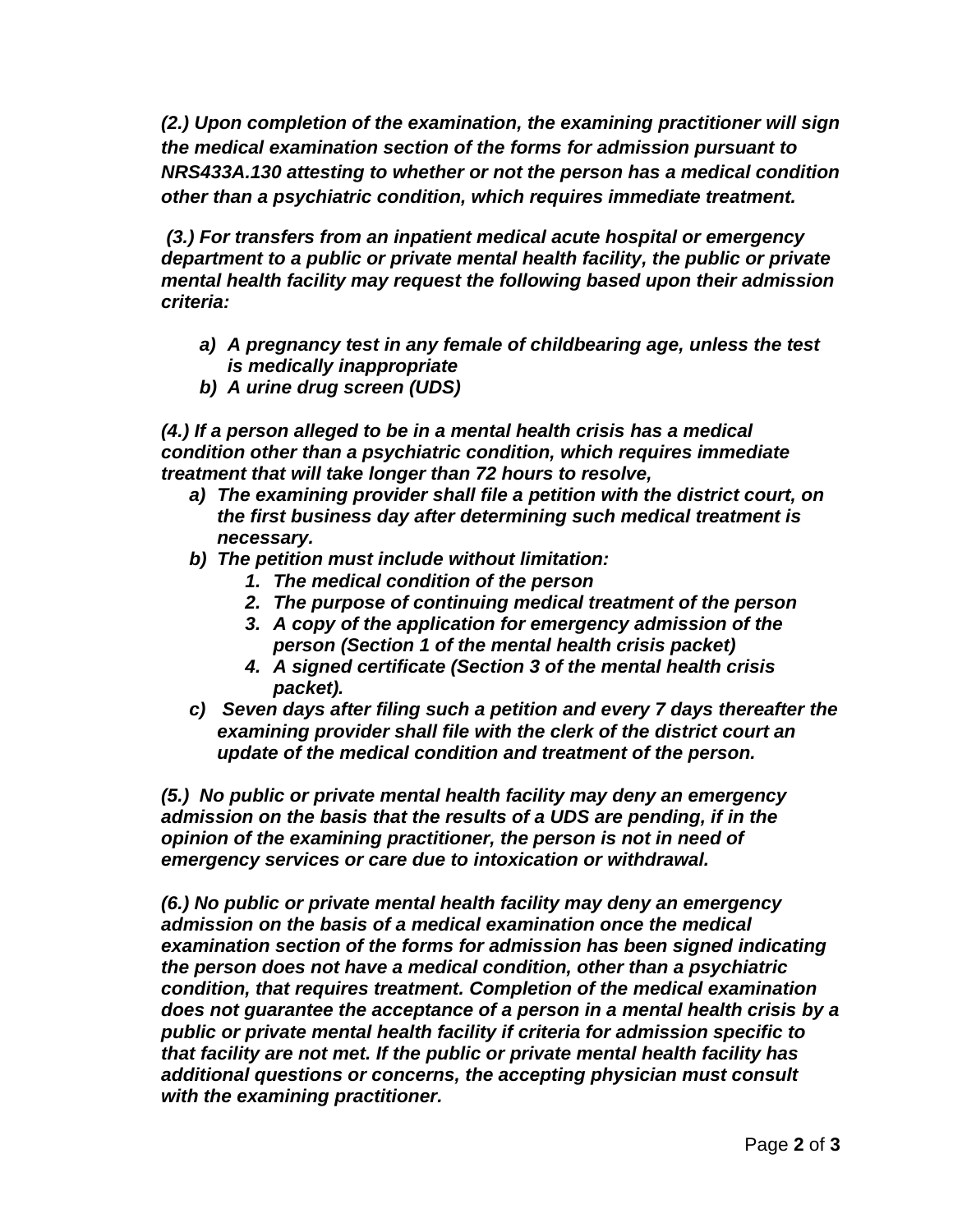*Sec. 7. Pursuant to NRS433A.165, the type of medical facility that a person who is in mental health crisis, and is not in need of emergency services or care may be admitted to:*

- − *a public or a private mental health facility*
- − *a psychiatric hospital or a distinct unit of a hospital that provides acute long-term care to persons in a mental health crisis.*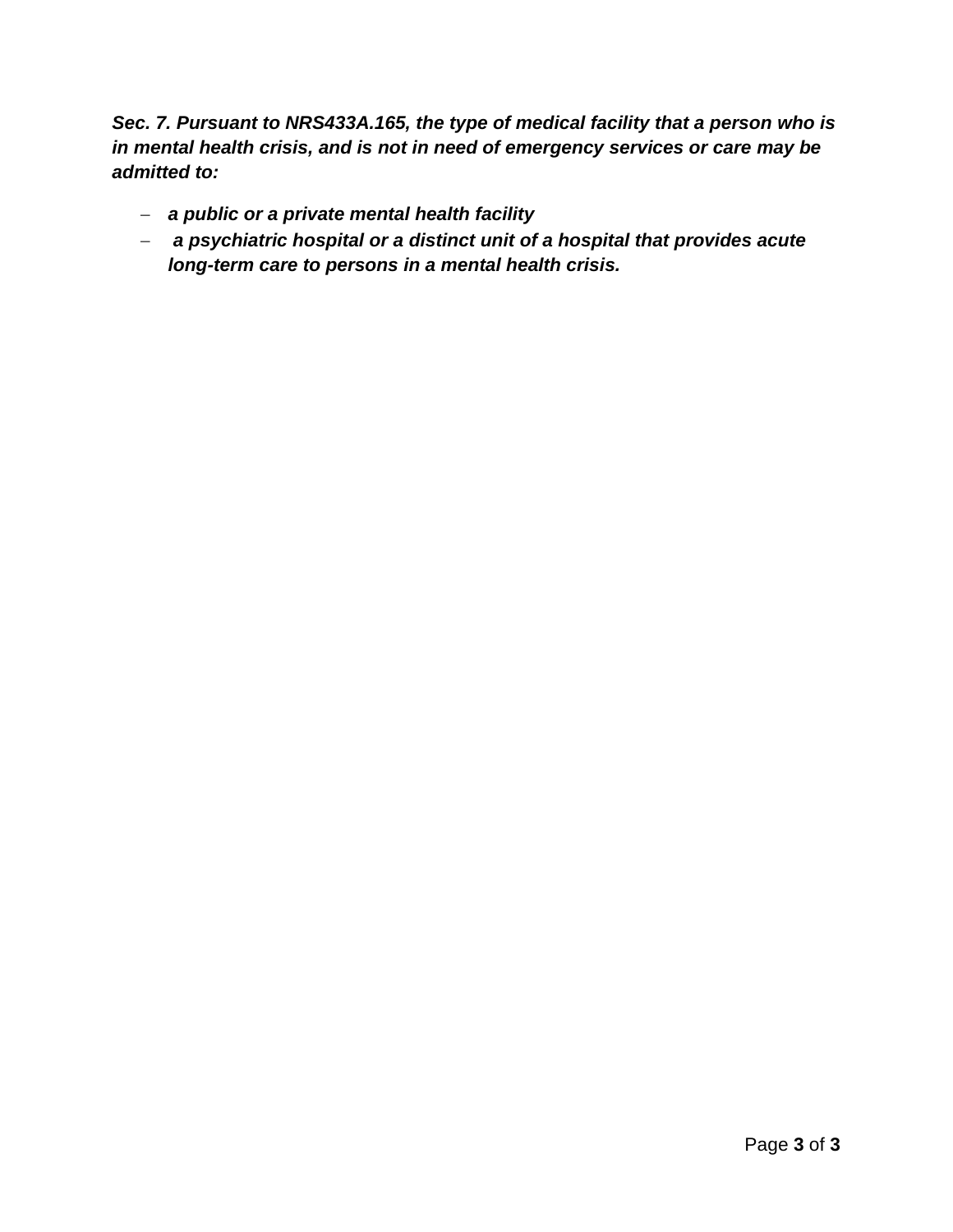# "Involuntary Medication/ Denial of Rights" recommendation

Authority: NRS 433.324 as amended by Section 1, Subsection 1 of AB85 (2019): 433.324 (1). The State Board of Health shall adopt regulations:

(a) For the care and treatment of persons with mental illness, persons with substance use disorders or persons with co-occurring disorders by all state agencies and facilities, and their referral to private facilities [;] , including, without limitation, regulations governing the procedure for the involuntary administration of medication to persons with mental illness;

Proposed Regulation of the State Board of Health

LCB FILE NO. RXXX-19I

**Section 1**. Chapter 433A of NAC is hereby created by adding thereto the provisions set forth as sections x to x, inclusive, of this regulation.

**Section 2.** As used in sections 2 to 8, inclusive, of this regulation, unless the context otherwise requires, the words and terms defined in sections 2 to 5 of this regulation have the

meanings ascribed to them in those sections.

**Section 3**. "Public or private mental health facility" means a psychiatric hospital, crisis stabilization center, community triage center, or another similar facility which provides 24-hour care for the diagnosis, care, and treatment of mental illness.

**Section 4.** "Involuntary administration of medication review committee" means the committee who votes to support or deny the request for involuntary administration of medications, and is composed of three individuals, two of whom must be licensed mental health professionals, one of whom must be a psychiatrist and none of whom may be currently involved in the patient's diagnosis or treatment or serve as the medical director or designee who reviews the decision of the committee.

**Section 5**. "Involuntary Administration of Medication" means the administration of psychotropic medications to a person without their consent as prescribed by a provider who is licensed in the state of Nevada to prescribe medications to treat the symptoms of mental illness. The term does not include chemical restraint as defined in NRS 433.5456 or medications administered in an emergency as defined in NRS 433.5466.

**Section 6**. Requirements for involuntary administration of medications process:

1. The person is currently held at a public or private mental health facility pursuant to the filing of a petition for involuntary admission under NRS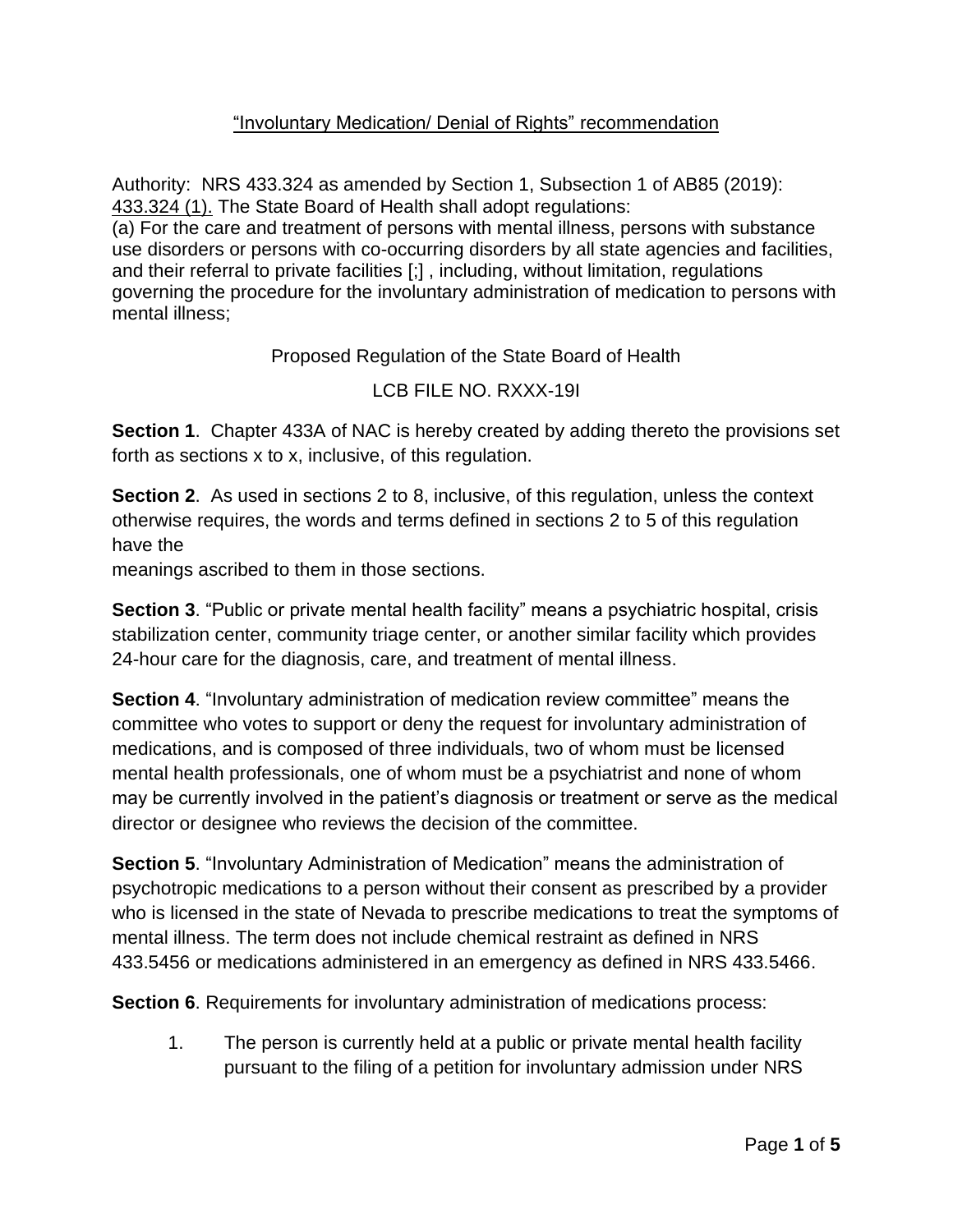433A or is currently under court ordered involuntary admission pursuant to NRS 433A.310.

- 2. Recommendation of medications and consent process:
	- a. The treating provider must determine that the patient is gravely disabled or at serious risk of harm to self or others, requiring the administration of psychotropic medications.
	- b. The treating provider must explain to the patient the nature of his or her condition for which medications are recommended, the risks and benefits of the medications to be prescribed, including possible side effects of the medications and alternative treatments as well as possible outcomes if the condition remains untreated. The patient then must be given the opportunity to provide written informed consent to treatment.
	- c. This process must be documented in the patient's health record.

3. The patient has not consented to medications as recommended by providers.

### **Section 7** Review Process

1. Upon patient's documented refusal to consent to medications, the review process must be initiated.

a. A committee review will be scheduled for at least 24 hours, not including weekends or holidays, after the provider's request for committee review has been initiated.

- 2. Patient rights during involuntary administration of medication process.
	- a. The patient will be provided notice of the following rights to due process at the initiation of the involuntary administration of medication process:
		- i. The right to receive notice, no less than 24 hours, not including weekends or holidays, in advance of the committee review, during which time they may not be medicated with psychotropic medications in absence of an emergency.
		- ii. The right to be informed of their diagnosis, the factual basis for the diagnosis, and why the treatment team believes medications are necessary.
		- iii. The right to be present for the entirety of the proceedings.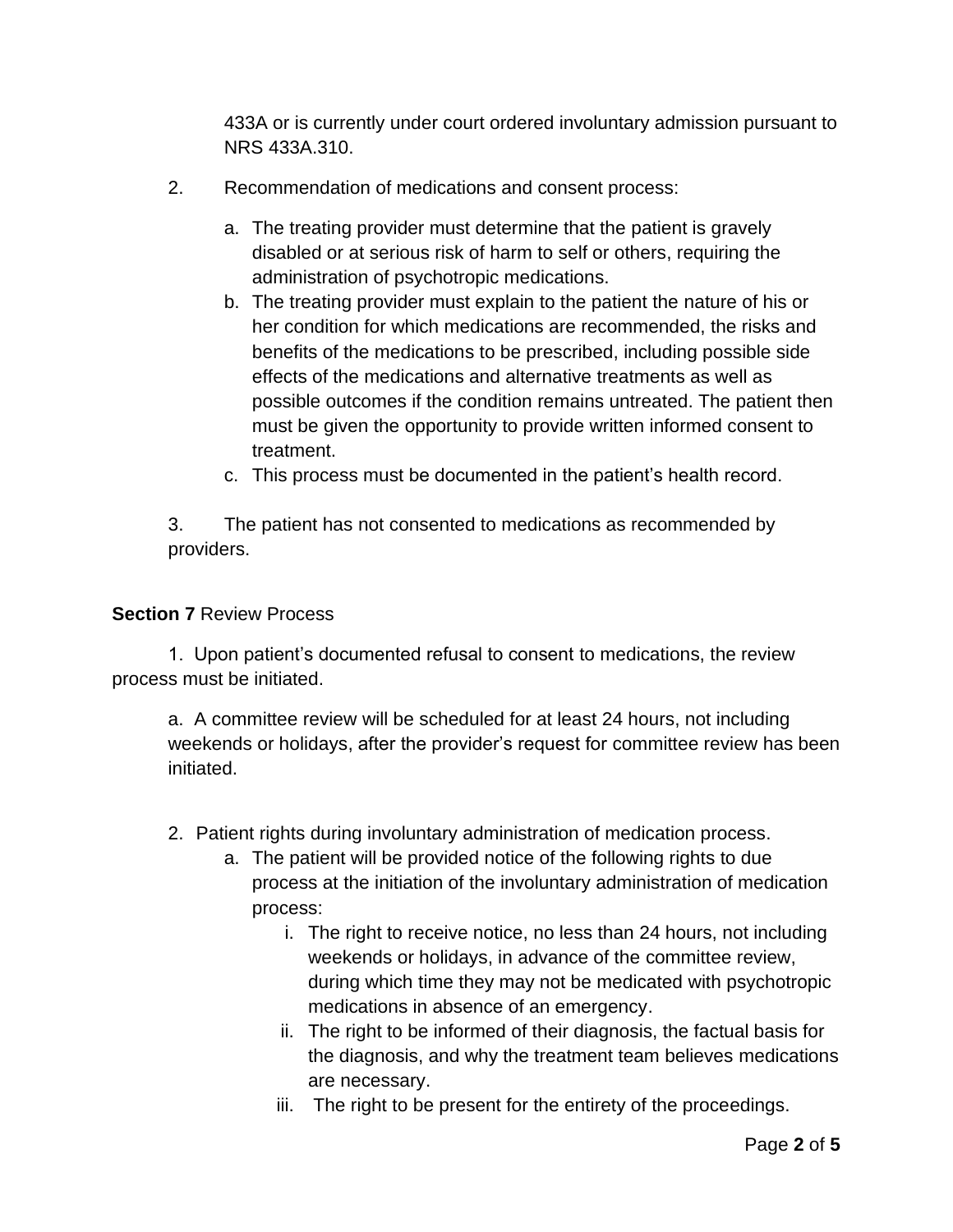- iv. The right to cross-examine any staff or witnesses the committee interviews.
- v. The right to present evidence, including witnesses.
- vi. The right to assistance from an advisor.
- vii. The right to receive a copy of the minutes of the committee meeting.
- viii. The right to object to the review committee's decision to the medical director.
- 3. The advisor for the committee review will be an individual who meets the following criteria:
	- a. The role of the advisor is to assist the patient to communicate their position to the committee. The advisor will not express their own opinion as to the appropriateness of the proposed treatment.
	- b. The advisor is not involved in the patient's current episode of care;
	- c. The advisor understands psychiatric issues; and
	- d. The advisor has received training on the purpose and process of the committee review and the role of the advisor.
	- e. The advisor will meet with the patient in sufficient time prior to the committee review to prepare for the committee review.
- 4. The committee review process:
	- a. The involuntary administration of medication review committee may approve the use of the psychotropic medications, if the majority, which must include the psychiatrist, finds that the patient is at serious risk of harm to self or others or unable to care for self in the public or private mental health facility.
	- b. Unless the patient indicates in writing or through their advisor that they do not intend to participate in the committee review, the proceedings will not commence until the patient has arrived.
	- c. Factors the involuntary administration of medication review committee must consider include:
		- i. The patient's stated objections, if any, to the medications;
		- ii. Whether or not patient completed a psychiatric advanced directive per NRS 449A.600- 645, and if they directed staff to provide care that is consistent with their condition;
		- iii. Any and all documents or evidence offered by the patient;
		- iv. Any witness testimony offered by the patient or on the patient's behalf;
		- v. Whether the patient is at risk of harming themselves, others, or is gravely disabled, without the medications in the facility;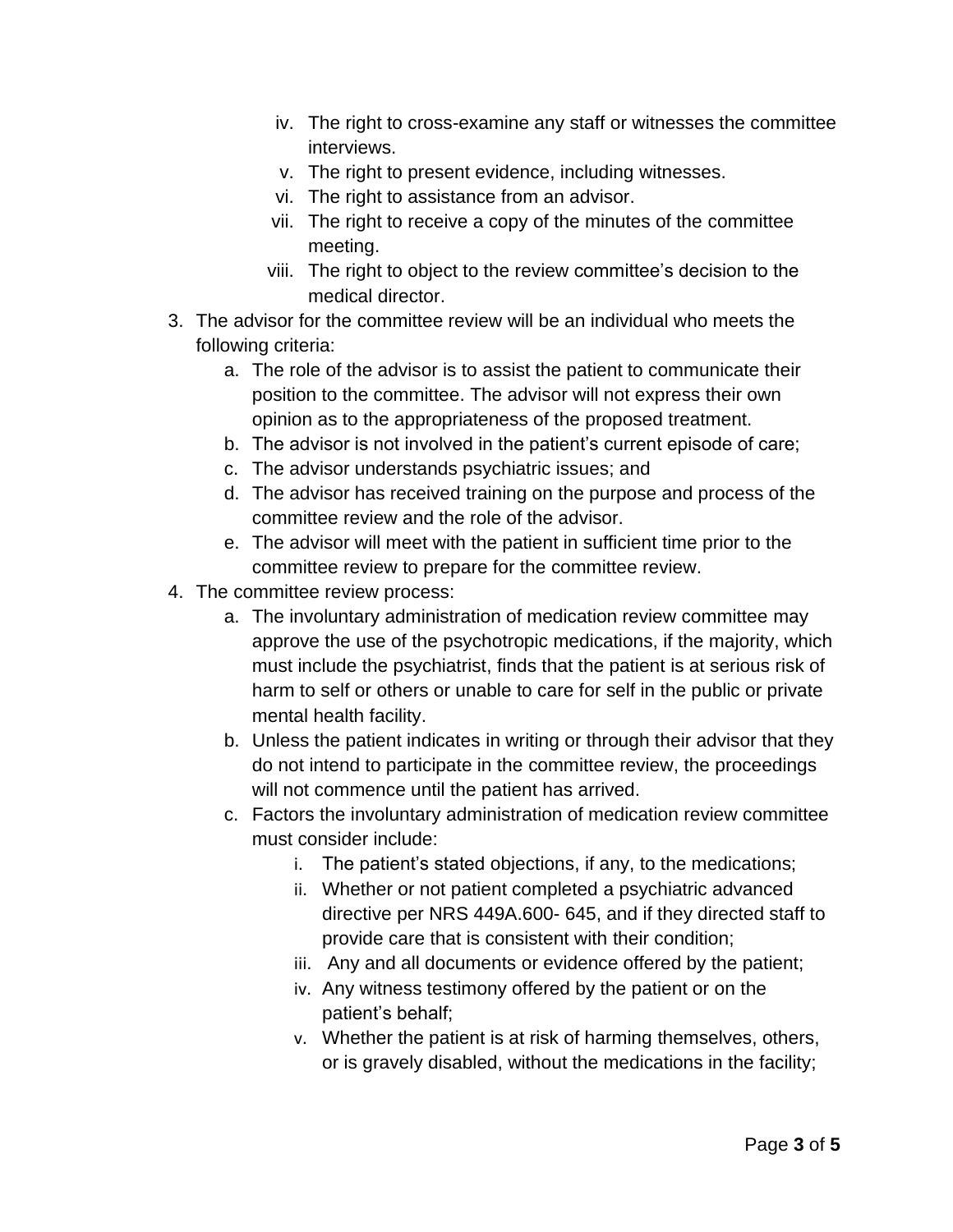- vi. Whether the patient cannot improve without the medications, or whether the patient would improve but at a significantly slower rate.
- vii. Whether there are less restrictive means that would accomplish the same or similar results;
- viii.The patient's prior experience with the proposed medications; and,
- ix. Other factors deemed relevant by the committee and noted in its decision.
- x. The committee may interview any person it feels may be of assistance in conducting its review and/ or receive any additional documents offered on the behalf of staff or the patient.
- d. A record of the committee review will be maintained either in writing or by recording. Official minutes will be transcribed for record keeping, placed in the patient's health record, and a copy will be provided to the patient.
- e. The decision of the committee will be documented in the patient's health record and will be forwarded to the medical director for review.
- 5. Review by the medical director:
	- a. The medical director or designee, who must be a psychiatrist, will review the committee's decision within 24 hours, not to include weekends and holidays, of the committee review. The medical director will consider the following factors:
		- i. Whether the proper procedures were followed by the committee.
		- ii. Whether the proposed medications are medically appropriate based upon the patient's diagnosis and medical history.
		- iii. Any objection that is brought forth by the patient.
		- iv. Any other factors or records deemed relevant by the medical director or designee.
		- v. The medical director will also review the health record and any other documents that were presented to the committee during the review.
		- vi. The medical director may interview any persons deemed to assist in the review and may conduct an independent examination of the patient.
		- vii. The medical director or designee provides final approval or overrides the committee's decision through the following actions:
			- 1. may approve the medications as prescribed;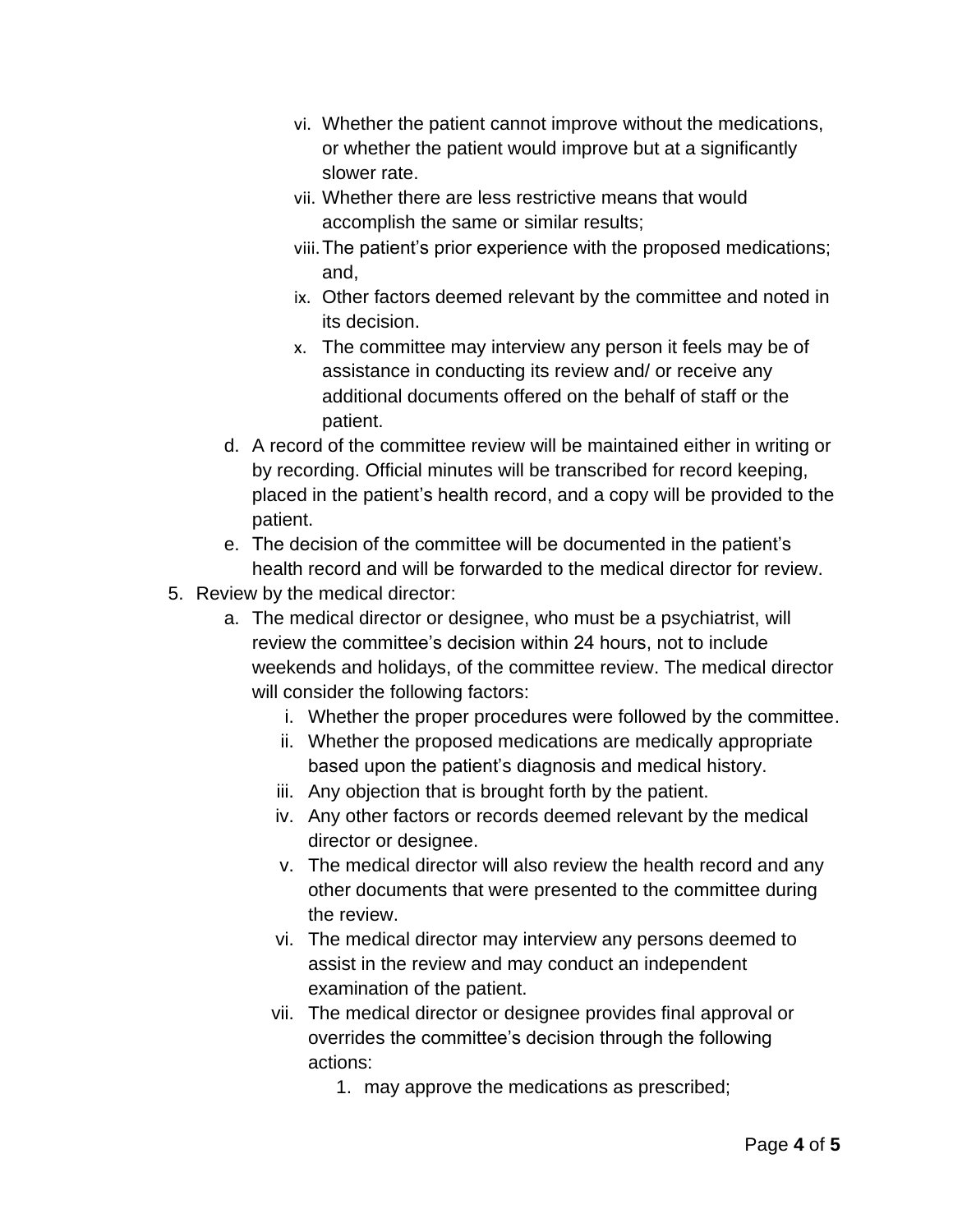- 2. modify the prescribed medications; or
- 3. disapprove of the medications all together.
- 6. Administration of Medications:
	- a. If the medical director or designee confirms that the medications are appropriate and necessary and the patient continues to refuse to consent to treatment, the patient may be medicated without their permission. No medication shall be given until the entire process is carried out.
- 7. Continuation of Medications:
	- a. Medications can continue for 30 days after initial approval by the medical director. In the event that the patient continues to refuse to consent to treatment, a committee review to continue involuntary administration of medications is necessary to continue treatment beyond 30 days. The medications can only continue with either consent from the patient or committee review.

**Section 8**. If a public or private mental health facility does not have a process in place that contains the necessary elements identified in Sec 7 of this regulation, the provider treating the patient will petition the committing court for an order for involuntary administration of medications.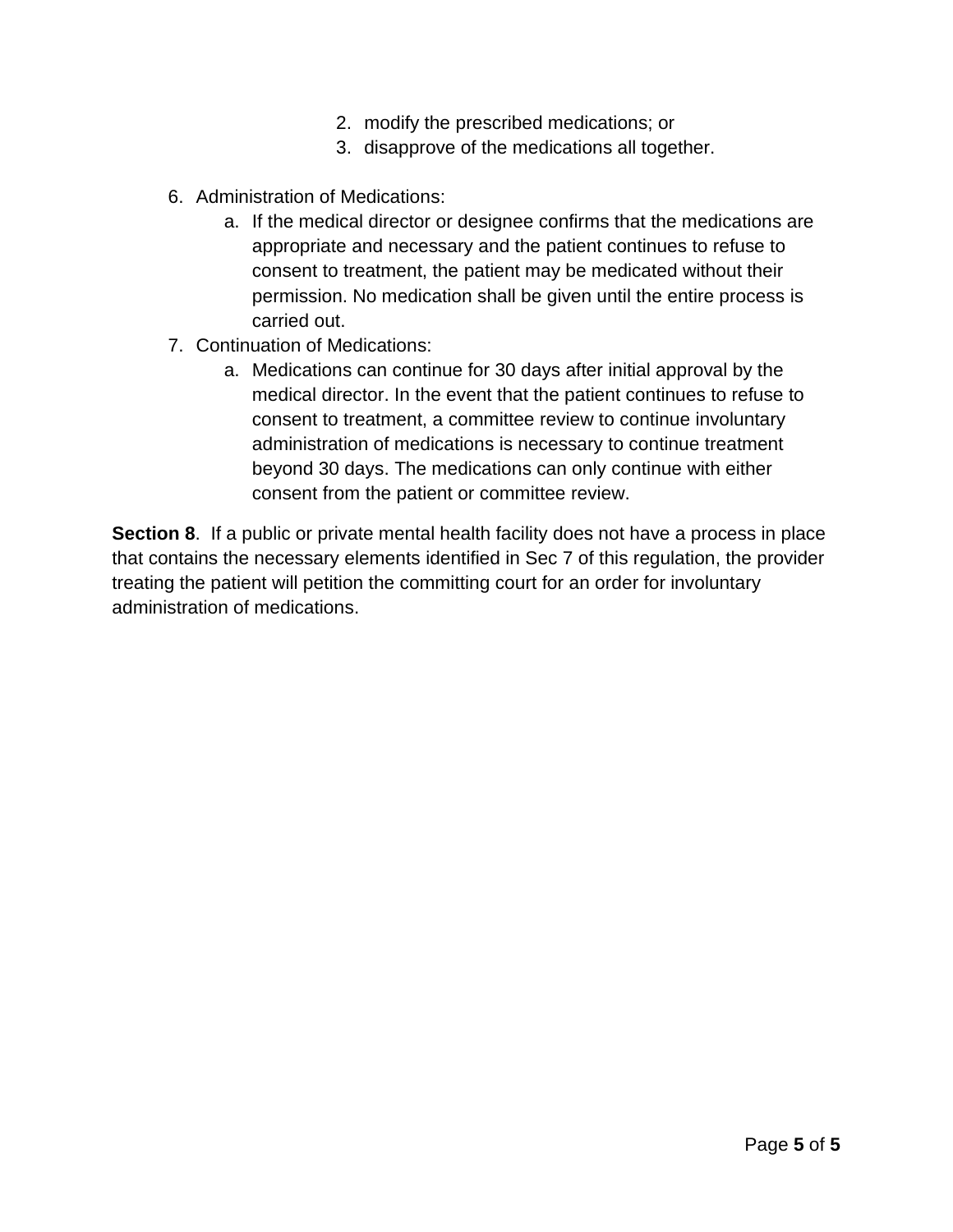### **SMALL BUSINESS IMPACT STATEMENT 2020**

### **PROPOSED AMENDMENTS TO NAC 433A**

The Division of Public and Behavioral Health (DPBH) has determined that the proposed amendments should have no adverse effect upon a small business or the formation, operation or expansion of a small business in Nevada.

A small business is defined in Nevada Revised Statutes NRS 233B as a "business conducted for profit which employs fewer than 150 full-time or part-time employees."

This small business impact statement is made pursuant to NRS 233B.0608 (3) and complies with the requirements of NRS 233B.0609. As required by NRS 233B.0608(3), this statement identifies the methods used by the agency in determining the impact of the proposed regulation on a small business in sections 1, 2, 3, and 4 below and provides the reasons for the conclusions of the agency in section 8 below followed by the certification by the person responsible for the agency.

### **Background**

The regulation recommendations addressed in by this statement are a result of the passage of AB66 and AB85 of the 80<sup>th</sup> Session of the Nevada Legislature in 2019. There are four recommendations in total regarding four topics related to the statute changes to NRS433 and NRS433A made by AB66 and AB85. The topics are as follows: 1. mental health crisis hold data collection, 2. behavioral health transportation services, 3. medical examinations required for admission to a public or private mental health facility, and 4. involuntary administration of medication in a public or private mental health facility.

There was only one small business, Guardian Transportation, that was identified that could potentially be impacted by the implementation of these regulations. A small business impact questionnaire was sent to Guardian Transportation. Guardian Transportation returned the questionnaire to the Division indicating that there is no economic or indirect impact on their business as a result of these regulations.

Anyone who wishes to obtain a copy of the small business impact statement may contact Stephen Wood at Nevada Division of Public and Behavioral Health, 4126 Technology Way, Carson City, NV 89706.

Pursuant to NRS 233B.0608 (2)(a), the Division of Public and Behavioral Health has requested input from Guardian Transportation. A Small Business Impact Questionnaire was sent to Guardian Transportation along with a copy of the proposed regulation changes, on January 6, 2020. The questions on the questionnaire were:

- 1) How many employees are currently employed by your business?
- 2) Will a specific regulation have an adverse economic effect upon your business?
- 3) Will the regulation(s) have any beneficial effect upon your business?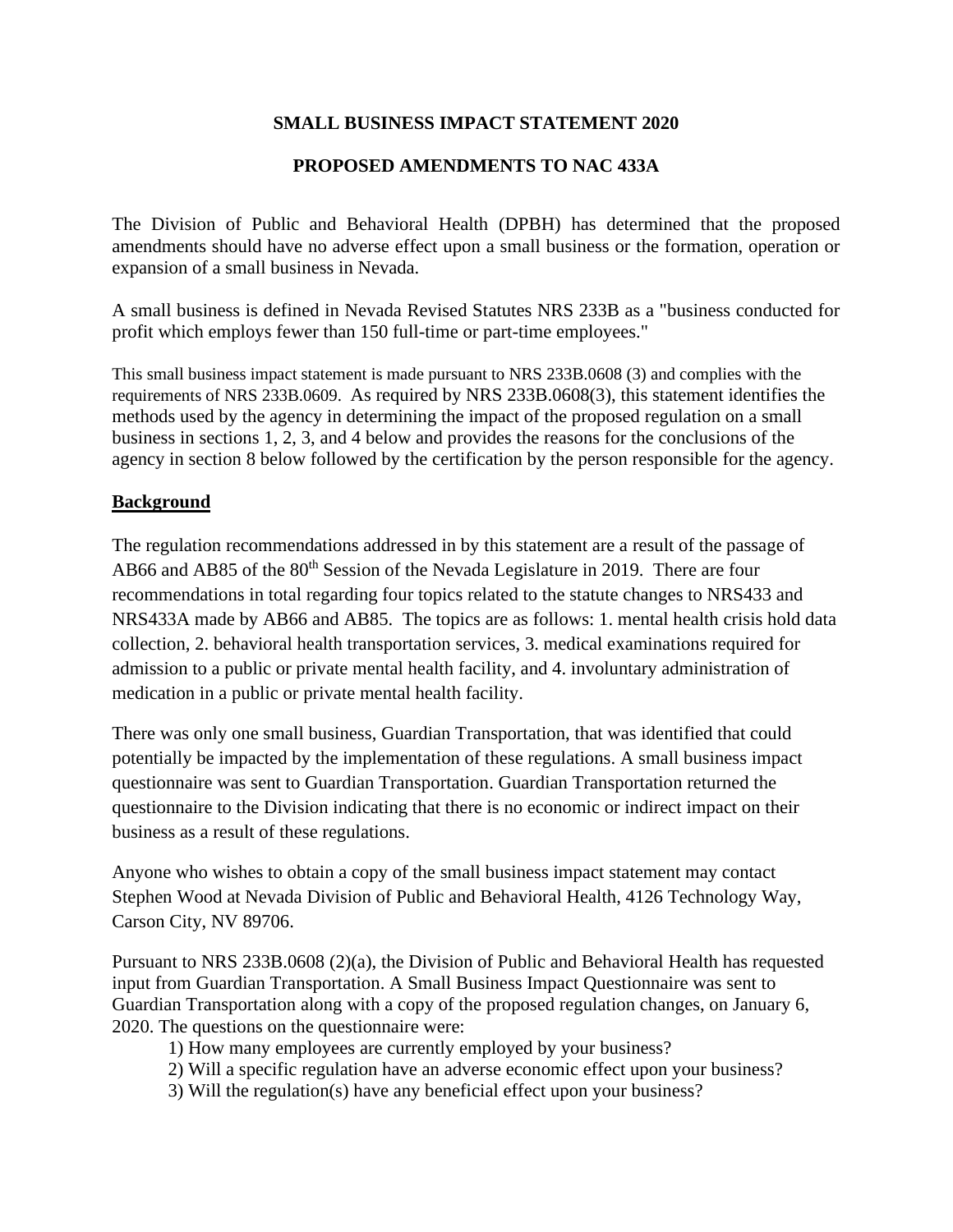4) Do you anticipate any indirect adverse effects upon your business?

5) Do you anticipate any indirect beneficial effects upon your business?

#### **Summary of Response**

| <b>Summary Of Comments Received</b><br>(1 response was received out of 1 small business impact questionnaire distributed) |                                                                                 |                                                                             |                                                                                             |  |  |
|---------------------------------------------------------------------------------------------------------------------------|---------------------------------------------------------------------------------|-----------------------------------------------------------------------------|---------------------------------------------------------------------------------------------|--|--|
| Will a specific<br>regulation have an<br>adverse economic<br>effect upon your<br>business?                                | Will the regulation<br>(s) have any<br>beneficial effect upon<br>your business? | Do you anticipate any<br>indirect adverse<br>effects upon your<br>business? | Do you<br>anticipate any<br>indirect<br><b>beneficial</b><br>effects upon<br>your business? |  |  |
| No                                                                                                                        | No                                                                              | N <sub>0</sub>                                                              | N <sub>0</sub>                                                                              |  |  |

| Number of<br><b>Respondents</b><br>out 1 | <b>Adverse</b><br>economic<br>effect? | <b>Beneficial</b><br>effect? | Indirect<br>adverse<br>effects? | <b>Indirect</b><br>beneficial<br>effects? |
|------------------------------------------|---------------------------------------|------------------------------|---------------------------------|-------------------------------------------|
|                                          | None                                  | None                         | None                            | None                                      |

### **No analysis was required since no effect on small business was identified.**

The Division of Public and Behavioral Health has held several opportunities to provide input and comments regarding the proposed regulations, including the economic impact the proposed regulations may have on small business. Workshops will be held on February 6, 2020 allowing for further input regarding the proposed regulations and how they will impact small business. These comments will be taken into consideration for possible further revisions to the regulations to reduce the economic impact on facilities.

Any other persons interested in obtaining a copy of the summary may e-mail, call, or mail in a request to Stephen Wood at the Division of Public and Behavioral Health at:

> Division of Public and Behavioral Health 4126 Technology Way, Suite 200 Carson City, NV 89706 Stephen Wood Phone: 775-901-2937 Email: swood@health.nv.gov